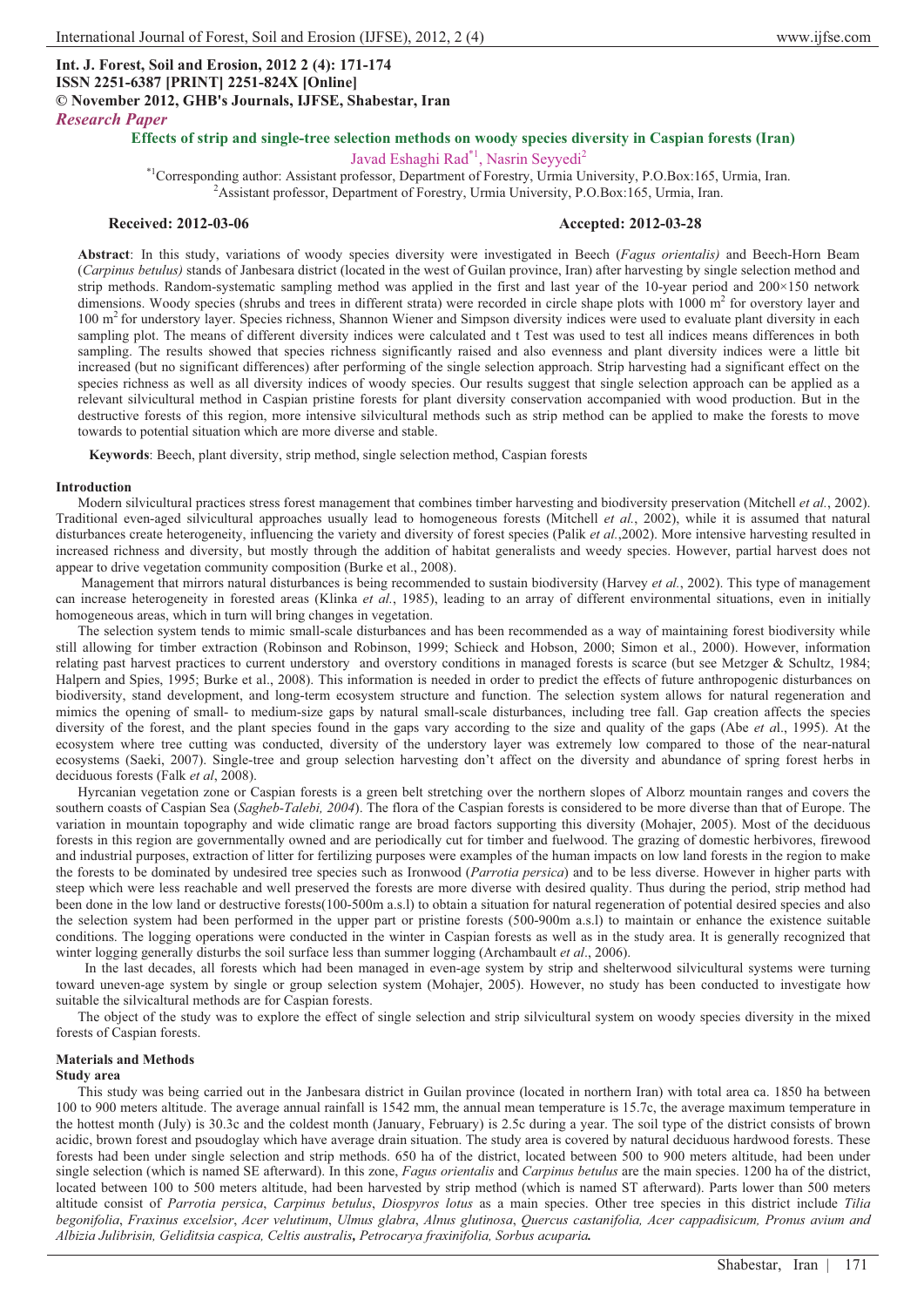## **Data Collection**

The study area was sampled by randomized-systematic method with 200×150 network dimensions in the first and last year of the 10-year period. 153 and 314 samples were respectively recorded in the SE and ST part. At each sample, the type and the frequency of shrubs and trees species in the overstory strata were recorded in circle shape plots with 400  $\mathrm{m}^2$  and also all woody species (as regeneration) were recorded in the understory layer in square shape  $16 \text{ m}^2$  at the center of the sample.

## **Data Analysis**

Species richness index was estimated as the number of species inventoried in the sample.

We applied the Shannon index (H') as a measure of species abundance and richness to quantify diversity of the plant species. This index takes both species abundance and species richness into account, is sensitive to changes in the importance of the rarest classes (Heuserr, 1998). For any sample it is calculated as:

$$
H' = -\sum_{i=1}^{s} p_i \ln p_i \ (1)
$$

Where  $S$  equals the number of species and  $p_i$  equals the ratio of cover of each species to total cover. In addition, we consider the Simpson

index (*D*), a measure of species dominance, and the Shanon-Winer index (*E=Evenness*) , a measure for evenness of spread(Magurran 1988). The Simpson index is defined as:

 $D=\sum P_i^2(2)$ 

As biodiversity increases, the Simpson index decreases. Therefore, to get a clear picture of species dominance, we used  $D' = 1 - D$ . The Shannon-Wiener index (E) is defined as:

$$
E = \frac{H'}{H_{\text{max}}} = \frac{-\sum_{i=1}^{s} p_i \ln p_i}{\ln s} \quad (3)
$$

Where  $H_{\text{max}}$  is the natural logarithm of the total number of species.

All diversity indices were calculated using PC-ORD for windows version 4.14 (McCune and Mefford, 1999). A Tukey test was used to test whether there were significant differences in the species richness, diversity and evenness indices among the different communities. At the species level, changes in the frequency of occurrence (number of plots where the species was detected) were compared from before to after harvest in both harvesting methods using Chi-square for those species present at observed frequency > 5. The Statistical tests were conducted using SPSS 15.0.

## **Results**

As shown in Figure 1, Species Richness (A), Shannon evenness (B), Shannon Diversity(C) and Simpson diversity (D) indices of woody species significantly increased in the ST part after strip method performance. Harvesting had a significant effect on the species richness of woody species (figure1-A) compared to first year of the period. *Diospyros lotus, Tilia begonifolia*, *Ulmus glabra*, *Alnus subcordata*, *Pronus avium, Acer cappadisicum,* were found to increase significantly (P<0.01) in frequency of occurrence following strip harvesting (Figure 2). *Albizia julibrisin, Parrotia persica*, *Fraxinus excelsior*, *Celtis australis, Quercus castanifolia, Sorbus acuparia* and *buxus hyrcanus*, *Geliditsia caspica, Acer velutinum*, *Petrocaraya fraxinifolia*, *Fagus orientalis* and *Carpinus betulus* a little bit increased but not significantly after strip method performance.





Figure 1. Mean and interval of Species Richness (A), Shannon evenness (B), Shannon Diversity (C) and Simpson diversity (D) indices after strip method performance. Significant differences are depicted by differences letter (P<0.01)

**Figure 2.** Comparison of woody species frequency of occurrence before and after the tree cutting by strip method in the ST part of the study area (significant differences showed by different letter)

As shown in Figure 3, the mean of Shannon evenness (B), Shannon Diversity (C) and Simpson diversity (D) indices of woody species in the mixed forests of *Fagus orientalis* and *Carpinus betulus* (SE part) a little bit increased after single selection method performance but the differences were not significantly different (P<0.01). However, single selection system had a significant effect on the species richness of woody species (figure 3-A) compared to the first of the period. *Diospyros lotus, Tilia begonifolia*, *Ulmus glabra*, *Alnus subcordata*, *Quercus castanifolia, Acer cappadisicum*, were found to increase significantly (P<0.01) in frequency of occurrence following strip harvesting (Figure 4). However *Albizia julibrisin, Parrotia persica*, *Fraxinus excelsior*, *Pronus avium,* and *buxus hyrcanus*, *Geliditsia caspica, Acer velutinum*, *Fagus orientalis* and *Carpinus betulus* increased but not significantly in this regard. *Sorbus acuparia*, *Celtis australis* and *Petrocaraya fraxinifolia* were not recorded both before and after harvesting in the SE part of the study area. **Discussion** 

Our results indicate that disturbance associated with single tree selection harvesting does significantly increase the woody species richness after logging. This is consistent with the results of other studies that found increased species richness and diversity associated with single-tree selection harvesting in deciduous forests immediately following harvest (Gotmark et al., 2005; Falk *et al*, 2008), or a tendency for higher species richness in harvested gaps 1–2 years (Galhidy et al., 2006) and 5 years (Schumann et al., 2003) post harvest.

 Strip harvesting had a significant effect on the species richness as well as all diversity indices of woody species. *Celtis australis, Sorbus acuparia* and *buxus hyrcanus* were just observed after strip harvesting. Local increases in species richness are likely due to increases in environmental heterogeneity (Vellend et al., 2000) creating niches that favour the establishment of species not present priorto harvest. Changes in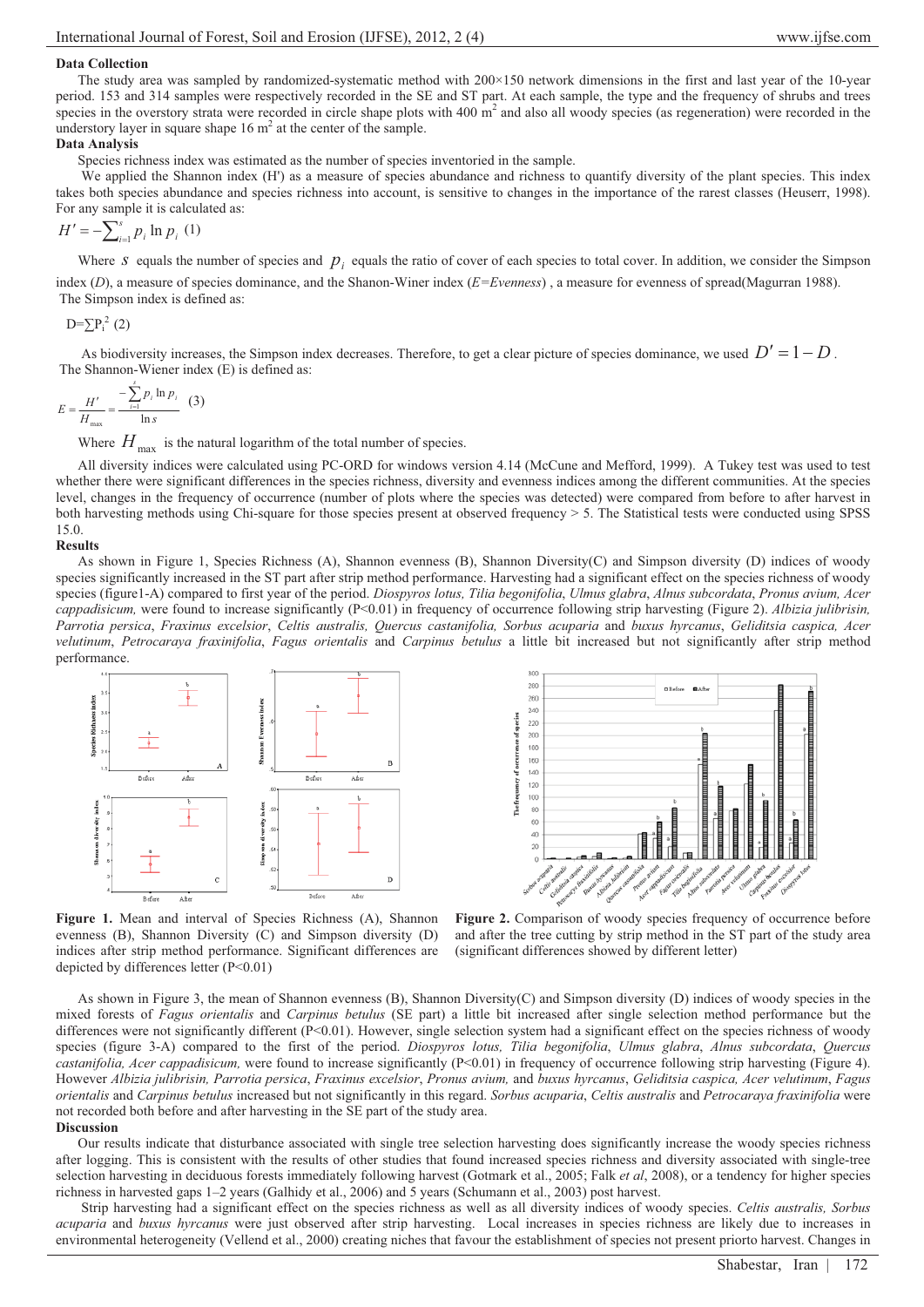microclimate conditions (increases in light and release of nutrients) may stimulate regeneration of species that form persistent soil seed banks (Mladenoff, 1990; Pykala, 2004; Gotmark et al., 2005).





**Figure 3.** Mean and interval of Species Richness (A), Shannon evenness (B), Shannon Diversity (C) and Simpson diversity (D) indices after single selection method performance. Significant differences are depicted by differences letter (P<0.01)

**Figure 4.** Comparison of woody species frequency of occurrence before and after the tree cutting by single selection method in the SE of the study area (significant differences showed by different letter)

The observed increase in the frequency of the woody species may be attributed to increases in light and nutrients levels caused by harvesting. Canopy opening is likely to have a great effect on species diversity (Ristau et al., 2001). Strip method creates very different light environments than single-tree selection, and that light strongly influences woody species diversity.

In the single-tree selection treatment, increases in richness were paralleled by not changing in evenness resulting in less change in diversity, whereas in strip method plots increases in richness accompanied by increases in evenness, resulting in significant increases in diversity. This suggests that species gained in the strip treatment were generally more abundant than species gained in the single-tree selection treatment (Small and McCarthy, 2002; Falk *et al*, 2008).

The frequency of occurrence of all species in both SE and ST part responded positively to harvesting. Increased light and nutrients were the likely drivers of this positive response to harvest (Falk *et al*, 2008).

In general, species richness and diversity increased with harvesting. However, Inappropriate forest management has caused a destruction of most of the forest stands, and, sometimes, even the destruction of their habitats (Kwiatkowska, 1994). Successive changes in the vegetation following clear cutting have been also reported in many forests (Malik *et a*l., 1997). In the other hand application of adequate silvicultural methods which are appropriate with forests stands conditions, could maintain or enhance the plant diversity. Sebastia *et al*.(2005) showed that the plant diversity in managed forests by selection silvicultural treatment were more diverse than pristine forests. Forest regeneration 50 years following partial cutting in mixedwood ecosystems was not significantly different from that of similar uncut ecosystems (Archambault *et al*., 2009).

The effects of the shelterwood logging system on species diversity are relatively weaker than with other forms of management, such as clear cutting and plantations (Nagaike *et al.,*1999).

In summary, our results suggest that low impact management by single selection system mimicking natural disturbances enhances or preserves plant diversity in the Caspian pristine forests. But in the destructive forests of this region, more intensive silvicultural methods such as strip method can be applied to make the forests to move towards to potential situation which are more diverse and stable.

### **References**

Abe S, Masaki T, Nakashizuka T (1995). Factors influencing sapling composition in canopy gaps of a temperate deciduous forest. Vegetatio120: 21-32.

Archambault L, Delisle C, Larocque G R (2009). Forest regeneration 50 years following partial cutting in mixedwood ecosystems of southern Quebec, Canada. For Ecol Manage 257:703–711

Archambault L, Delisle C, Larocque G R, Sirois L, Belleau P (2006). Fifty years of forest dynamics following diameter-limit cuttings in balsam fir–yellow birch stands of the lower St. Lawrence region, Quebec. Can J For Res 36: 2745– 2755.

Burke D, Elliott K, Holmes S, Bradley D (2008). The effects of partial harvest on the understory vegetation of southern Ontario woodlands. For Ecol Manage 255:  $2204 - 2212$ 

Falk K J, Burke D M, Elliott K A, Holmes S B (2008). Effects of single-tree and group selection harvesting on the diversity and abundance of spring forest herbs in deciduous forests in southwestern Ontario. For Ecol Manage 255: 2486–2494

Galhidy L, Mihok B, Hagyo A, Rajkai K, Standovar T (2006). Effects of gap size and associated changes in light and soil moisture on the understory vegetation of Hungarian beech forest. Plant Ecol 183: 122–145.

Gotmark F, Paltto H, Norden B, Gotmark E (2005). Evaluating partial cutting in broadleaved temperate forest under strong-experimental control: short-term effects on herbaceous plants. For Ecol Manage 214: 124–141.

Halpern C, Spies T (1995). Plant species diversity in natural and managed forests of the pacific northwest. Ecol Appl 5: 913–934.

Harvey B D, Leduc A, Gauthier S, Bergon Y (2002). Stand – landscape integration in natural disturbance-based management of the southern boreal forest. For Ecol Manage 155: 369-385.

Heuserr M J (1998). Putting diversity indices into practice. Some considerations for forest management in The Netherlands. Proceedings of the Conference on Assessment of Biodiversity for Improved Forest Planning, Monte Verita, Switzerland. Kluwer Academic Publishers, Dordrecht, 171–180.

Klinka K, Scagel A M, Courtin P J (1985). Vegetation relationships among some seral ecosystems in south-western British Columbia. Can J For Res 15: 561-569.

Kwiatkowska A J (1994). Changes in the species richness, spatial pattern and species frequency associated with the decline of oak forest. Vegetatio 112: 171-180

Malik A U, Bell F W, Gong Y (1997). Regeneration behavior of competing plants after clear cutting: implications for vegetation management. For Ecol Manage  $95 \cdot 1 - 10$ 

Magurran A E (1988). Ecological Diversity and Measurment. Princeton University Press, Princeton.

McCune B, Mefford M J (1999). PC-ORD for windows (software). Multivariate Analysis of Ecological Data,Version 4.14. MjM Software, Gleneden Beach, OR, USA.

Metzger F, Schultz J (1984). Understory response to 50 years of management of a northern hardwood forest in Upper Michigan. Am Midl Nat 112: 209–223

Mitchell R J, Palik B J, Hunter M L (2002). Natural disturbance as a guide to silviculture. For Ecol Manage 155: 315 – 317.

Mladenoff, D J (1990). The relationship of the soil seed bank and understory vegetation in old-growth northern hardwood-hemlock treefall gaps. Can J Bot 68: 2714–2721.

Mohajer M R (2005). Silviculture. Tehran university press, Tehran.